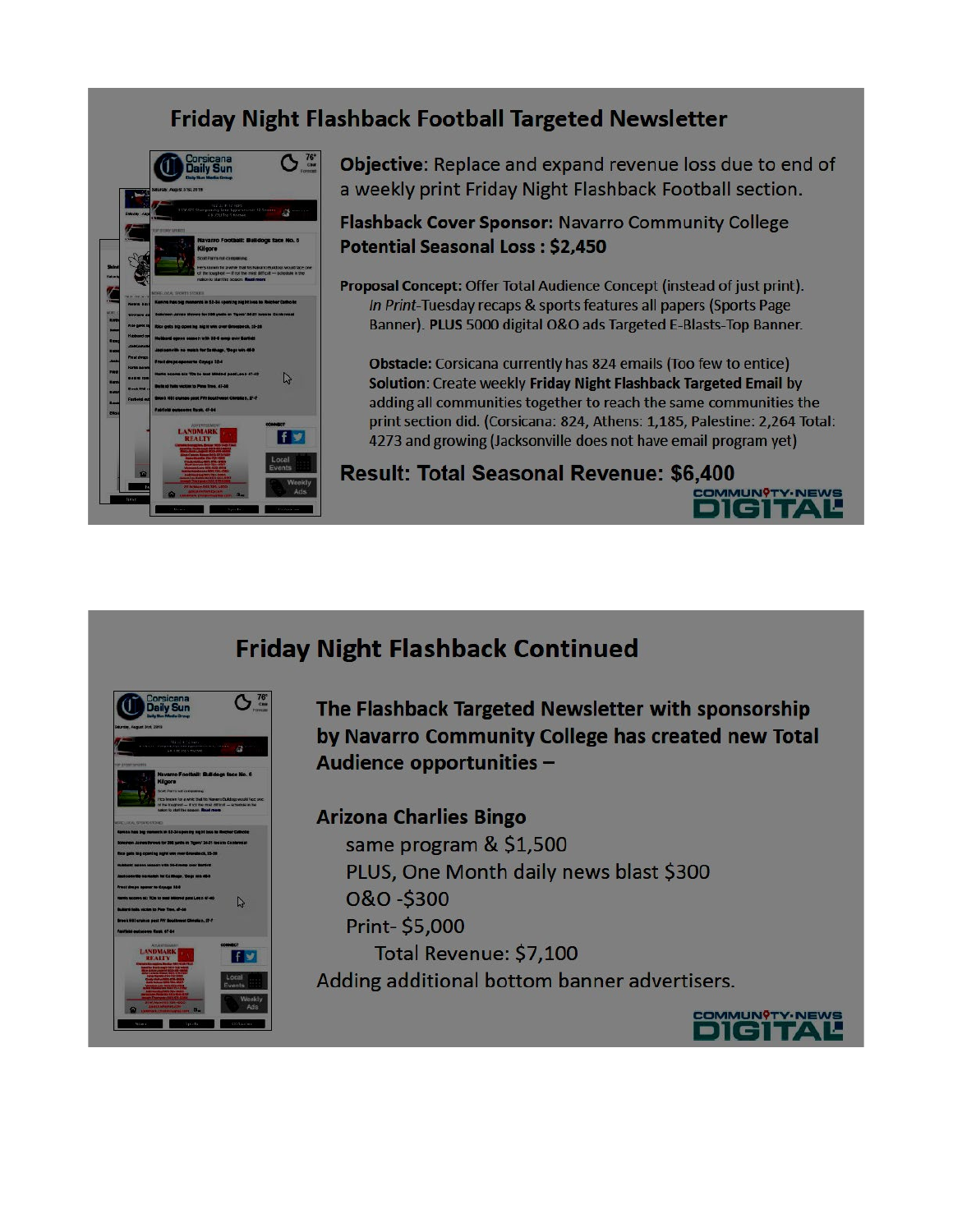#### **Recommendations:**

-This program worked very well in the sense that we provided a quality alternative to an eliminated product. We added more value to the customer while growing revenue for our location.

-In the original product, more advertisers were included in the publication. The new plan helped Corsicana while it may not have helped the other locations as the e-blast positions were sold with our concept and blocked others from participating. I would change this going forward.

### **Moving Forward:**

-In the future, I would recommend rotating the sponsors in the e-blast to be able to offer the package to more clients. This might have more challenges with changing things up but I think we should consider our options.

-Combining of the markets is a great concept to take to other advertisers. Especially beneficial to those with multiple locations.

-Continuing to grow our email subscriber lists is key. Clients love the directness of this campaign and will continue to do so in the future. If we can grow our email lists, we can offer something personal and unique to our advertisers.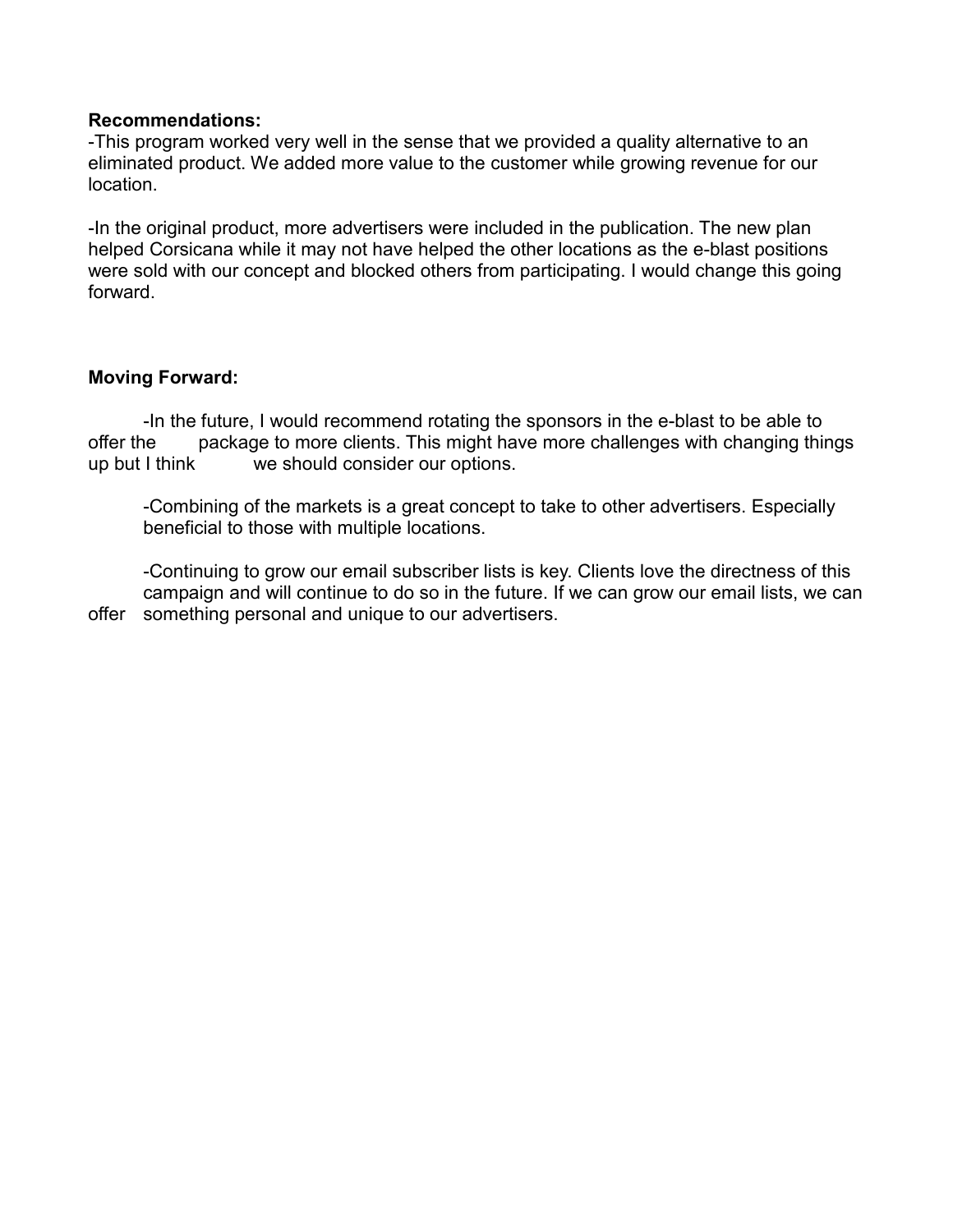

# **Friday Night Flashback E-Blast & Print**

Football Season is upon us and we have an exciting new addition to our Friday Night Flashback!

This year, in addition to the printed version of the Football Flashback (distributed every Tuesday), we are incorporating a targeted newsletter that will be E-Blasted out to three different locations on Saturday Mornings:

- Corsicana
- Palestine
- Athens

Jacksonville will have their sports stories covered in the e-blast, however, they will not be sending an email blast out.

There is currently advertising/sponsorship available for a top banner and also a display ad within the email. Each issue will have a feature story at the top with a picture that would be specific to that location. Example: Corsicana Tigers Win by a Landslide. Below the feature story will be the supporting stories from all locations, covering up to 24 teams.

### **Since Navarro College was the Primary sponsor of last year's Friday Night Flashback, we would like to present this exclusive offer to you first:**

• Email blast with Friday Night Flashbacks every week during football season (over 4,000 emails per week and growing in Corsicana, Athens, and Palestine). Delivered Saturday mornings.

### **Investment:**

\$1,500 total for the entire season.